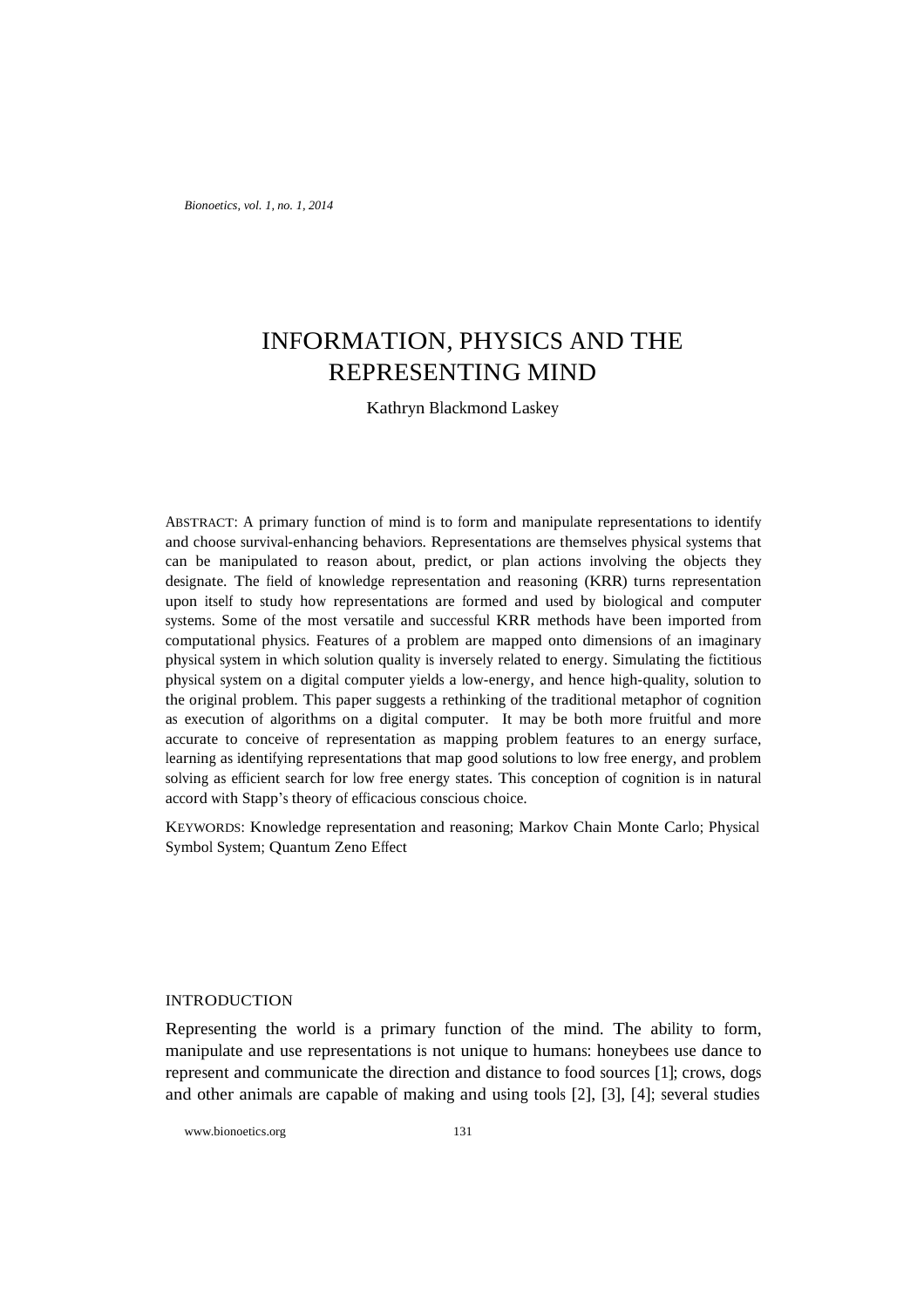indicate that some species of birds and mammals are capable of planning [5], [6], [7]. Human use of representation has fundamentally altered the world around us. The agricultural revolution dramatically increased food production, generating an exploding human population and the rise of cities [8], [9], [10]. The industrial revolution reorganized production of material goods, transforming human society and radically altering the global environment [11]. Now, as the information revolution unfolds around us [12], humanity is applying our representation capability to representation itself. Although the full impact is not yet manifest, the information revolution is clearly giving rise to disruptive change on a worldwide scale. Each of these major worldwide revolutions has grown out of our ability to construct representations, manipulate those representations to form plans and understand their effects, execute the plans, and build improved representations using feedback on successes, failures and unintended side effects.

Underlying the information revolution is scientific study of the phenomenon of representation itself. Shannon's influential theory of information has found wide application [13]. Database technology, concerned with representing, storing and accessing information in computers [14], [15], [16], is a critical element of the infrastructure of today's business enterprise. Artificial intelligence employs computational knowledge representations to allow computers to exhibit intelligent behavior on tasks once thought to require humans [17]. Cross-fertilization between artificial intelligence and cognitive science has resulted in computational theories of human cognition and, conversely, artificial intelligence formalisms inspired by empirical research on human problem solving [18], [19], [20].

Knowledge representation and reasoning methods have grown more sophisticated as the problems have grown more challenging. Some of the most successful information processing methods originated in computational physics. The key insight of these physics-based methods is to represent the space of possible solutions as a fictitious multi-dimensional physical space in which good solutions have low energy. The problem of finding a good solution to a problem is thus transformed into the problem of finding a low-energy state in a physical state space. This enables the application of techniques from computational physics to solve information problems.

The successful analogy with computational physics may reflect something fundamental about how organisms form and manipulate representations and perform goal-directed action. This paper suggests a rethinking of the traditional metaphor of cognition as execution of algorithms on a digital computer. It may be both more fruitful and more accurate to conceive of representation as mapping problem features to an energy surface, learning as identifying representations that map good solutions to low free energy, and problem solving as efficient search for low free energy states. This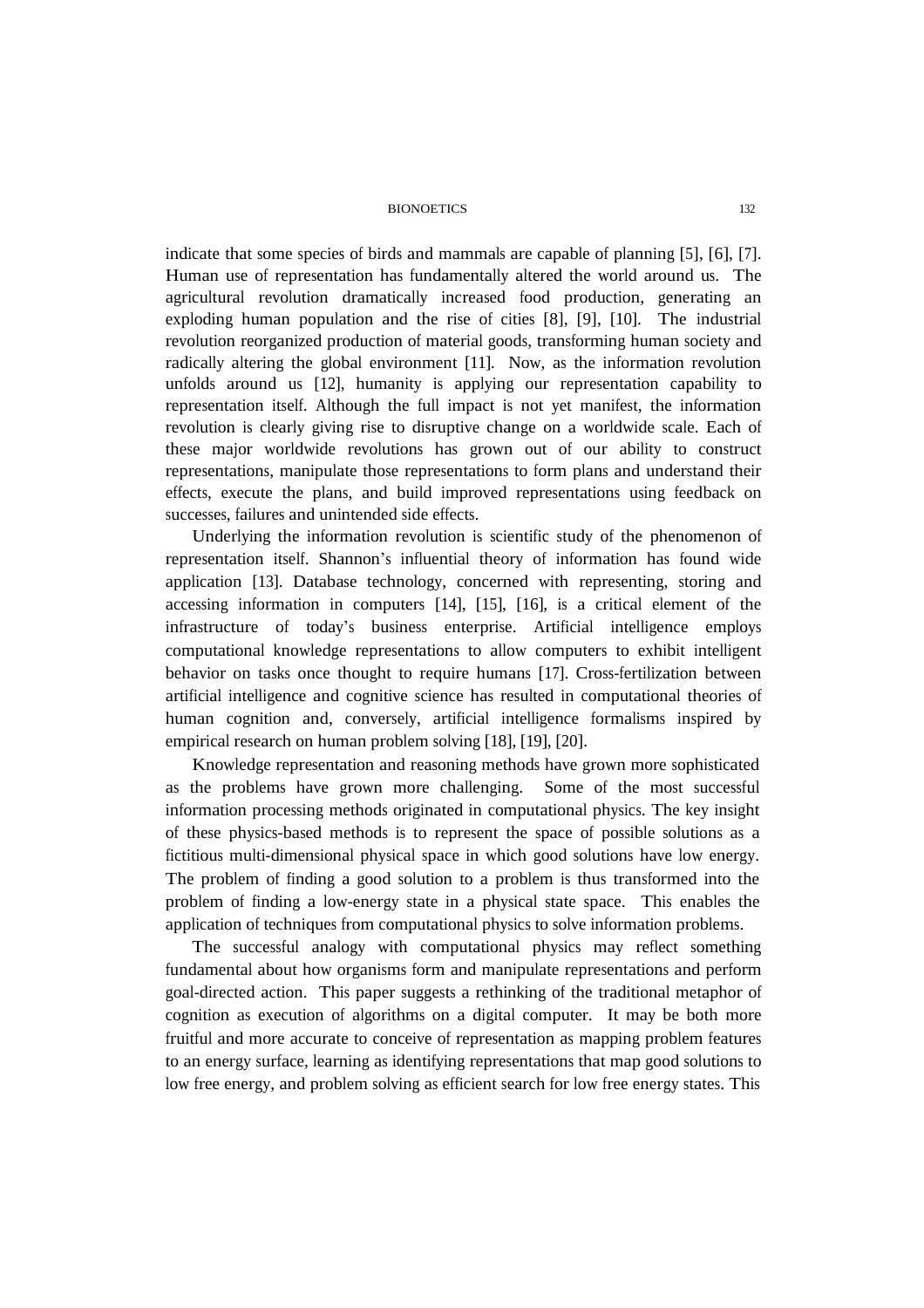conception of cognition is in natural accord with Stapp's [21] theory of efficacious conscious choice.

## PHYSICAL SYMBOL SYSTEMS

Newell and Simon [18] pioneered the now-common practice of developing computational theories of intelligent behavior, implementing the theories as computer programs, and evaluating the theories by comparing with human problem solving behavior. They stressed that cognition is performed by the physical brain and nervous system of an embodied agent situated in a physical environment. They offered the *physical symbol system hypothesis* as a scientific, empirically testable hypothesis about the nature of intelligence. The hypothesis states: "A physical symbol system has the necessary and sufficient means for intelligent action." As defined by Newell and Simon, a physical symbol system is:

... a set of entities, called symbols, which are physical patterns that can occur as components of another type of entity called an expression (or symbol structure). [Symbols in a structure] are related in some physical way… A physical symbol system … produces through time an evolving collection of symbol structures.

They go on to say that symbol structures can *designate* objects external to the system, and that a physical symbol system can *interpret* a designated process (i.e., invoke and execute it). Thus, a physical symbol system can reason about the consequences of available actions, make a choice, and then either execute the chosen action itself or instruct an external system to execute it.

Newell and Simon clearly intended for digital computers to qualify as physical symbol systems. Smartphones, consumer devices with embedded computers, and the World Wide Web also qualify. The practical success of these physical symbol systems is unquestionable. After fewer than three decades of existence, digital cellular technology and the World Wide Web already pervade every aspect of our lives. Computers recommend services and merchandise we did not know we wanted, help us to navigate to our destinations, check our spelling and grammar, translate articles from foreign languages, and even win at *Jeopardy*. Most work in artificial intelligence takes for granted the *weak AI hypothesis*, that computers can be designed with cognitive abilities matching or surpassing that of humans. In fact, in some domains once thought the exclusive purview of humans, computers have already surpassed our abilities. These successes aside, few argue that today's computers actually possess minds. The *strong AI hypothesis*, that a computer executing a program could have a mind in the same sense as a human does, is regarded by most researchers as irrelevant to the goals of artificial intelligence [17].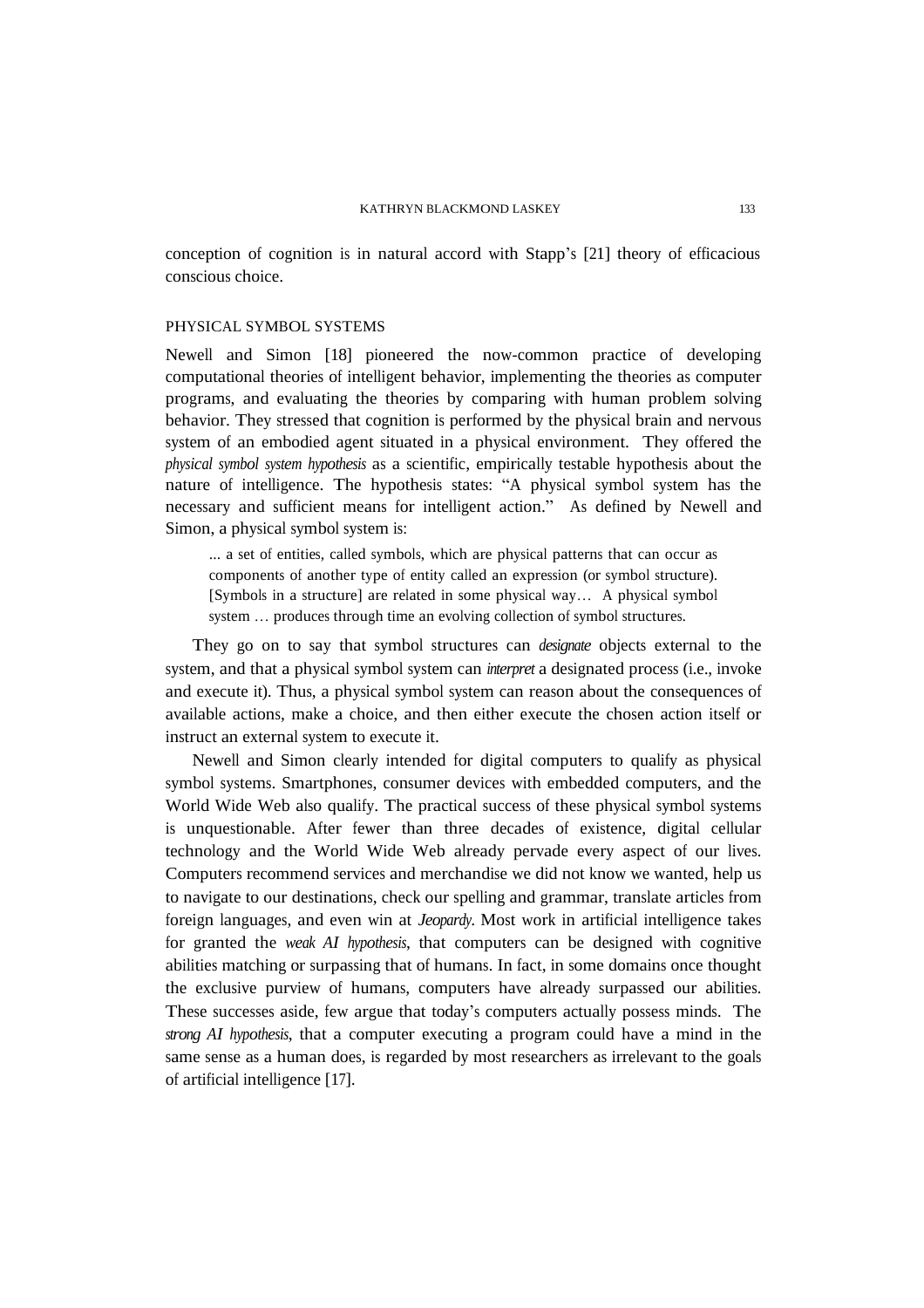## PHYSICS-INSPIRED METHODS FOR KNOWLEDGE REPRESENTATION AND REASONING

Intelligent systems form representations and manipulate them to find good interpretations of situations and to select courses of action that they predict will lead to desirable outcomes. As researchers have struggled to build artificially intelligent systems, it has become increasingly clear just how difficult a problem this is. A place to which researchers have turned to find good general-purpose problem solving methods is computational physics.

One of the most versatile and widely applicable physics-inspired techniques has become known as Markov Chain Monte Carlo (MCMC). Originally developed to solve problems in statistical physics, MCMC has become a popular general-purpose approximation approach applied to a broad variety of intractable optimization and statistical estimation problems [22]. The basic idea is to map problem features onto dimensions of a fictitious physical system. An energy function is defined such that "good" solutions have low energy and "bad" solutions have high energy. An MCMC sampler makes local moves about the energy surface, its sampling distribution constructed to form a Markov chain with the Boltzmann distribution as its stationary distribution. After a sufficiently long time, therefore, the sampler will have high probability of being found at solutions with low free energy, i.e., "good" solutions.

An early MCMC application outside of physics was an artificial neural network model called the Boltzmann machine [23]. In the Boltzmann machine, as in other physically inspired neural network models, each point on the energy surface corresponds to a different physical state of the artificial brain, which in turn corresponds to the brain's representation of the world. Thus, the MCMC model seeks a low-energy physical brain state, which in turn provides a "good" representation of the world.

Over the past few decades, MCMC has successfully addressed challenging problems in a wide variety of domains such as computer vision, protein sequencing, recommender systems, machine learning, astronomy, robot navigation, and many others. It is fair to say that MCMC has changed the face of applied computer science, enabling solution of many previously intractable problems [24]. The typical MCMC samplers map problem features and solution quality measures to a fictitious energy surface, encode the representation as a data structure on a digital computer, and run the sampler as a computer program, using pseudo-random numbers. Thus, an MCMC algorithm is a digital simulation of a fictitious physical system to which a digital representation of the original problem has been mapped.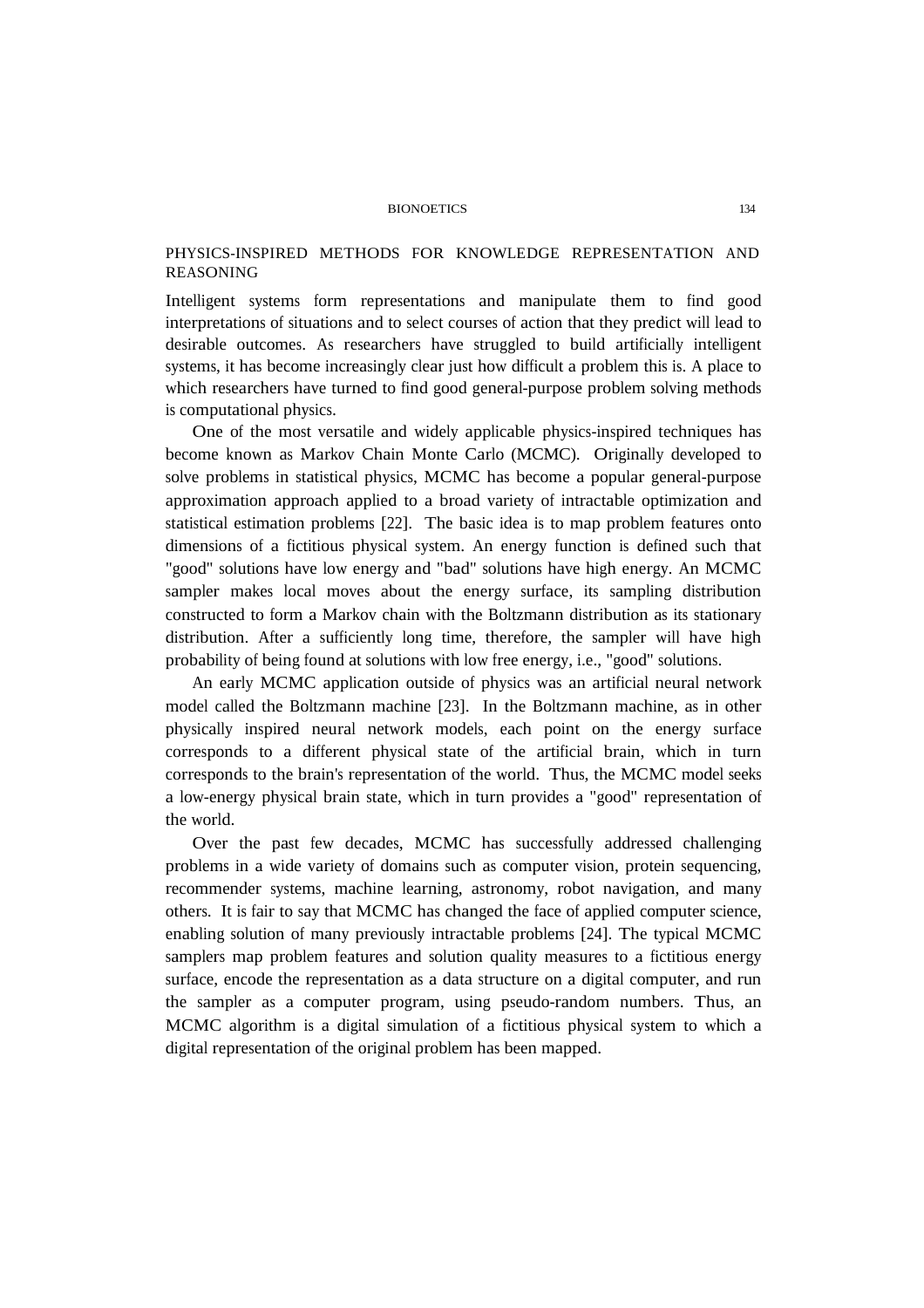## THE ENTRY OF MIND INTO PHYSICS

Prior to the twentieth century, mind was regarded as outside the province of science. The causal closure of classical physics seemed to leave mind as a bystander. Thoughts appeared to be byproducts of physical events in the brain with no causal role in how the world unfolds.

The view of mind as outside of science has changed on two fronts: cognitive scientists have developed scientific theories of the mind, and quantum theory forced the entry mind into physical theory. The evolution of a quantum system depends on whether the system is observed, when the observation occurs, and what is observed. While many attempts have been to remove observer dependence from quantum theory, none has achieved broad acceptance. The pragmatic Copenhagen interpretation, which views quantum theory as a construct for organizing the knowledge of observers, has remained the orthodox view. As Heisenberg [25] put it, "The conception of objective reality of the elementary particles has thus evaporated… into the transparent clarity of a mathematics that represents no longer the behavior of particles but rather our knowledge of this behavior."

According to John von Neumann's [26] mathematical formalization of quantum theory, the state of a quantum system is described as a mathematical object called the quantum state, which evolves over time in two different ways. An isolated quantum system exhibits continuous deterministic evolution according to the Shrödinger equation. The second kind of evolution is a discontinuous change called state reduction, or more colorfully, collapse. In both the Copenhagen and von Neumann interpretations, a reduction occurs when an observer interacts with a quantum system, "amplifying" a particular feature of the microscopic quantum world into a macroscopic observation. Quantum theory provides highly accurate predictions of deterministic Shrödinger evolution and highly accurate probabilities for the stochastic outcomes of reductions. However, quantum theory has nothing to say about the time at which a reduction will occur or what, among the allowable options, the set of possible outcomes will be. The founders of quantum theory assigned the choice of time and outcome possibilities to the observer's free choice.

Thus, quantum theory contains an explanatory gap – the choice of time and possible outcomes of reduction. As a pragmatic matter, the founders of quantum theory assigned this gap to the observer's free choice. Stapp [21] goes beyond the pragmatic view to develop a scientific theory of how this free choice operates. Stapp postulates that a conscious agent's intentional choices manifest physically as a choice of time and possible outcomes of a reduction applied to the agent's physical brain. Nature responds to this choice by selecting an outcome stochastically according to the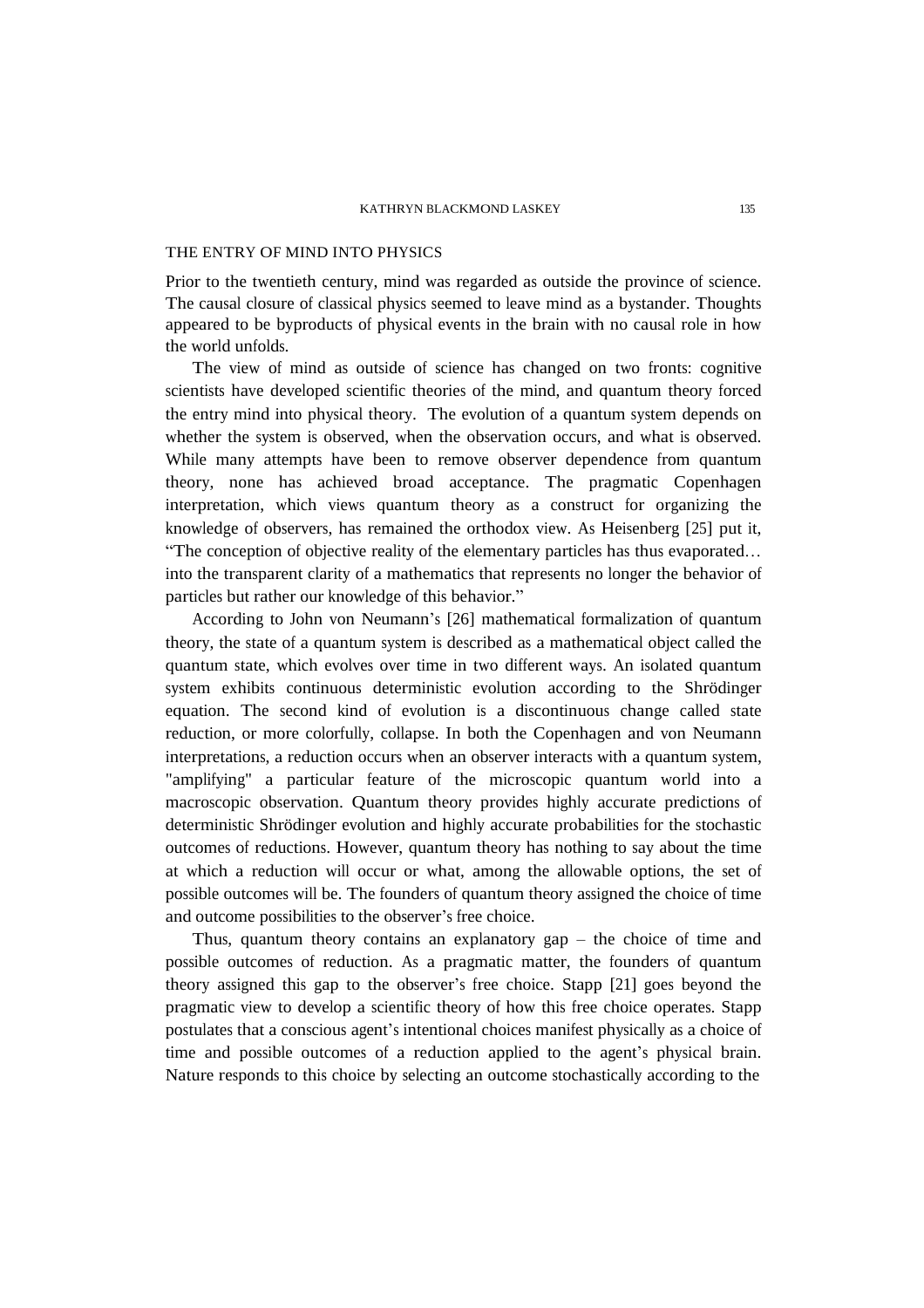probability rule given by quantum theory. The resulting actual outcome gives rise to an experiential "feel" on the part of the agent.

Stapp's theory breaks the causal closure of classical physics and provides mind with an efficacious role in the evolution of a conscious agent's brain and thereby its body. Developing this idea into a full-fledged scientific theory requires meeting some demanding constraints. Specifically, it must be verified that the choices assigned to the agent by the theory can result in the kinds of physical effects empirically associated with conscious choice. Stapp hypothesizes that conscious choices operate via the quantum Zeno effect (QZE), whereby a sufficiently rapid sequence of state vector reductions can hold a quantum system in place, effectively stopping its evolution. Alternatively, sufficiently rapid application of a different sequence of reductions can be used to drive the system to a desired state, in what has been called the quantum anti-Zeno effect (QAZE). Recent work by Stapp [27] has been directed to establishing that QZE or QAZE can, in settings consistent with warm, wet brains, give rise to macroscopically distinguishable effects that could plausibly lead to observable behavior change.

## **CONCLUSION**

We have seen that many computer and cognitive scientists view physical embodiment as essential to mind; that general-purpose algorithms imported from computational physics have enabled computers to perform in ways some label intelligent; that mind enters in a fundamental way into the orthodox interpretation of our most fundamental theory of physics; and that an explanatory gap in quantum theory provides an opening for a physically well-founded theory of efficacious conscious choice. Tying these threads together suggest that we may be witnessing the beginnings of a unified science of cognition that embraces both the physical and mental aspects of how cognitive agents form, manipulate, and adapt their representations.

Such a unified science would have its basis in new kind of physical symbol system. The model of an algorithm executing on a digital computer would be replaced by a model of an agent using its representation of the world to make goal-directed choices. Such an agent's cognitive apparatus would have a physical aspect and a corresponding mental aspect, in which problem features in the mental representation correspond to dimensions of the physical state, and "good" representations for the problem context map to low-energy physical states. The mental aspects of the theory would be framed in terms of goals, rewards, information flows, sensory inputs, and allowable actions. The physical aspects of the theory would be framed in terms of physical dynamics, free energy minimization, and quantum measurement.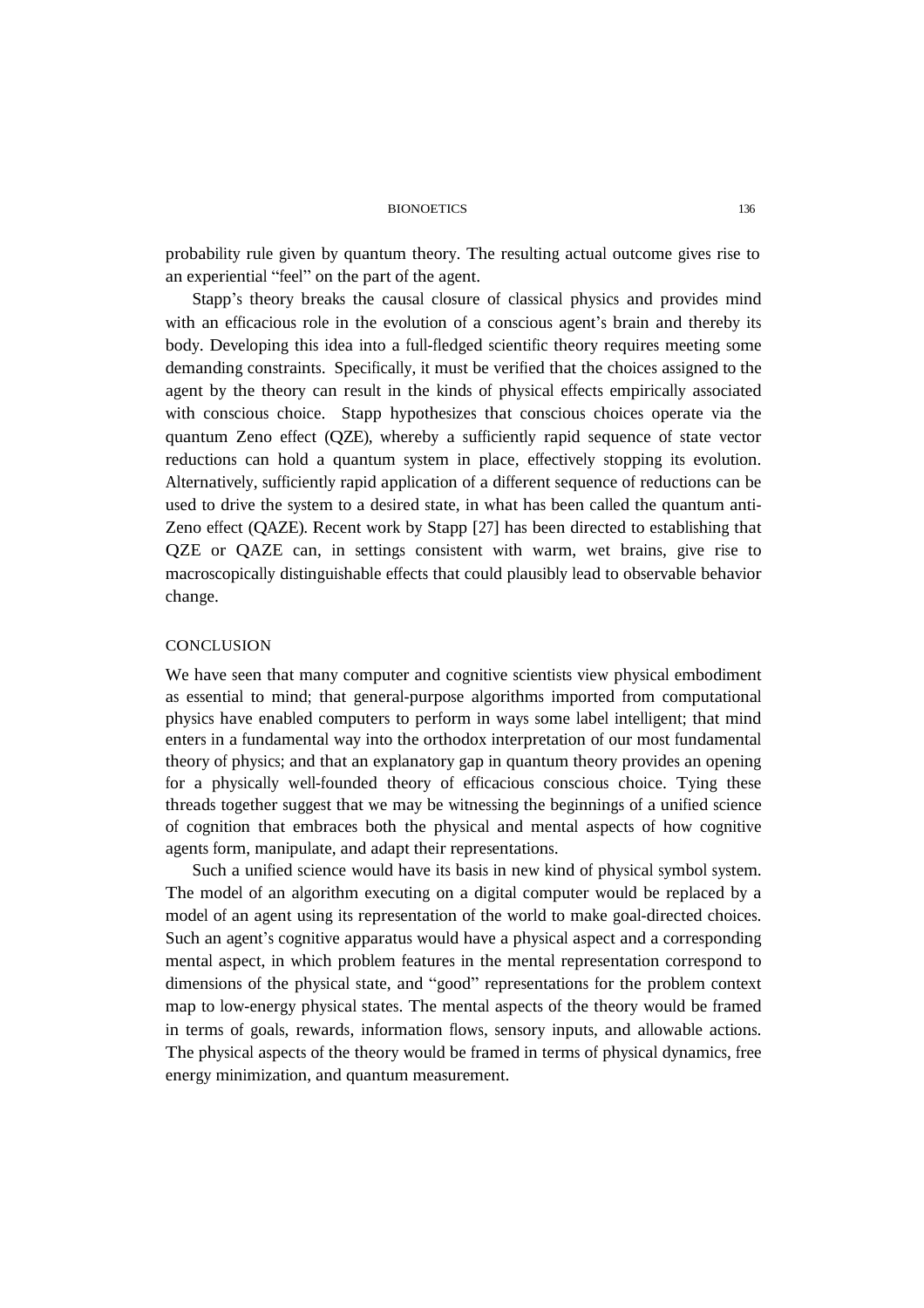#### KATHRYN BLACKMOND LASKEY 137

Exploring this idea further, we turn to a MCMC method called Hamiltonian MCMC [28], which was originally developed for estimating weights in a neural network model. In Hamiltonian MCMC, the target energy surface is treated as potential energy, and is augmented with an auxiliary quadratic kinetic energy term. The sampler alternates between a regime of Hamiltonian dynamics based on the total (potential plus kinetic) energy, and a regime of Metropolis-Hastings sampling based on the potential energy. Hamiltonian MCMC is able to take larger steps and thus converge to the target distribution more rapidly than a traditional Metropolis-Hastings sampler. The alternating deterministic and stochastic regimes of Hamiltonian MCMC are reminiscent of the alternating deterministic and stochastic regimes of von Neumann quantum theory.

A quantum variant of Hamiltonian MCMC could form a model of the physical brain and its representation of the world. While virtually all MCMC literature to date has focused on classical samplers simulated on digital computers, quantum implementations of MCMC have been suggested. If Stapp's theory of efficacious conscious choice is correct, then it is not out of the questions that an appropriately constructed physical implementation of a quantum Hamiltonian MCMC would become an instance of Strong AI.

# ACKNOWLEDGEMENTS

The author acknowledges the participants of the 2014 Foundations of Mind Conference for stimulating discussions.

> SEOR Department, George Mason University, Fairfax, VA, 20030, USA klaskey@gmu.edu

## **REFERENCES**

[1] J. R. Riley, U. Greggers, A. D. Smith, D. R. Reynolds, and R. Menzel, "The flight paths of honeybees recruited by the waggle dance," *Nature*, vol. 435, no. 7039, pp. 205–207, May 2005.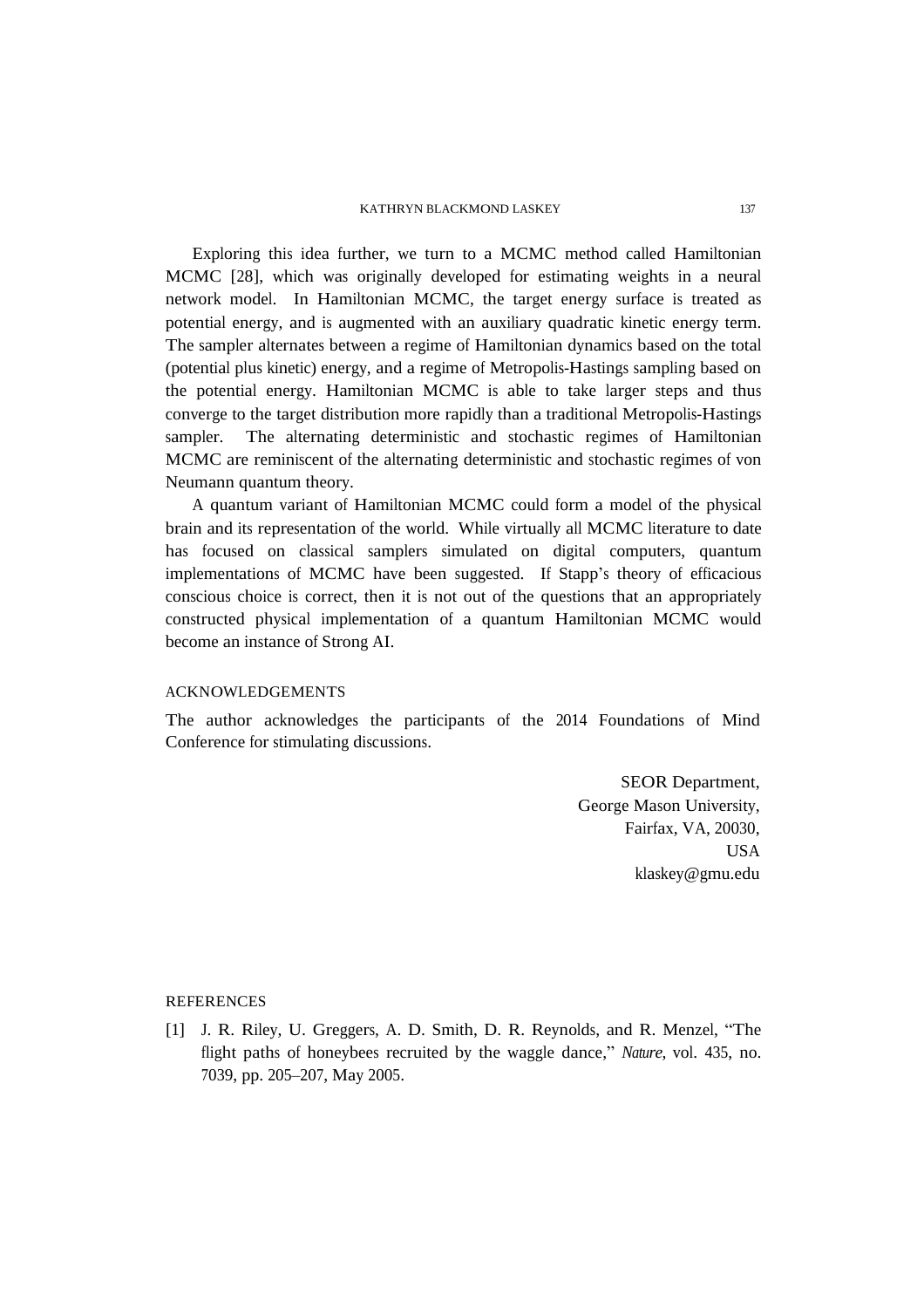- [2] "Tool Use by a Dingo and a Dog." [Online]. Available: http://www.psychologytoday.com/blog/animal-emotions/201112/tool-usedingo-and-dog. [Accessed: 13-Apr-2014].
- [3] J. H. Wimpenny, A. A. S. Weir, L. Clayton, C. Rutz, and A. Kacelnik, "Cognitive processes associated with sequential tool use in New Caledonian crows," *PloS One*, vol. 4, no. 8, p. e6471, 2009.
- [4] R. W. Shumaker, K. R. Walkup, B. B. Beck, and G. M. Burghardt, *Animal Tool Behavior: The Use and Manufacture of Tools by Animals*, Revised and updated edition edition. Baltimore: Johns Hopkins University Press, 2011.
- [5] Nicola S. Clayton, Timothy S. Bussey, and A. Dickinson, "Can animals recall the past and plan for the future?," *Nat. Rev. Neurosci.*, vol. 4, pp. 685–691, 2003.
- [6] N. S. Clayton, J. M. Dally, and N. J. Emery, "Social cognition by food-caching corvids. The western scrub-jay as a natural psychologist," *Philos. Trans. R. Soc. B Biol. Sci.*, vol. 362, no. 1480, pp. 507–522, Apr. 2007.
- [7] N. J. Mulcahy and J. Call, "The performance of bonobos (Pan paniscus), chimpanzees (Pan troglodytes), and orangutans (Pongo pygmaeus) in two versions of an object-choice task," *J. Comp. Psychol.*, vol. 123, no. 3, pp. 304–309, 2009.
- [8] G. Barker, *The Agricultural Revolution in Prehistory: Why did Foragers become Farmers?* Oxford: Oxford University Press, USA, 2009.
- [9] C. J. Long, *The Agricultural Revolution*, Annotated edition. San Diego: Lucent Books, 2004.
- [10] M. Overton, *Agricultural Revolution in England: The Transformation of the Agrarian Economy 1500-1850*. Cambridge; New York: Cambridge University Press, 1996.
- [11] P. N. Stearns, *The Industrial Revolution in World History*, Fourth Edition, Fourth Edition edition. Boulder, Colo: Westview Press, 2012.
- [12] E. Brynjolfsson and A. McAfee, *The Second Machine Age: Work, Progress, and Prosperity in a Time of Brilliant Technologies*, 1 edition. New York: W. W. Norton & Company, 2014.
- [13] C. E. Shannon and W. Weaver, *The Mathematical Theory of Communication*, First Edition. Urbana: University of Illinois Press.
- [14] E. F. Codd, "A Relational Model of Data for Large Shared Data Banks," *Commun ACM*, vol. 13, no. 6, pp. 377–387, Jun. 1970.
- [15] R. Ramakrishnan and J. Gehrke, *Database Management Systems, 3rd Edition*, 3rd edition. Boston: McGraw-Hill, 2002.
- [16] F. Provost and T. Fawcett, *Data Science for Business: What you need to know about data mining and data-analytic thinking*, 1 edition. Sebastopol, Calif.: O'Reilly Media, 2013.